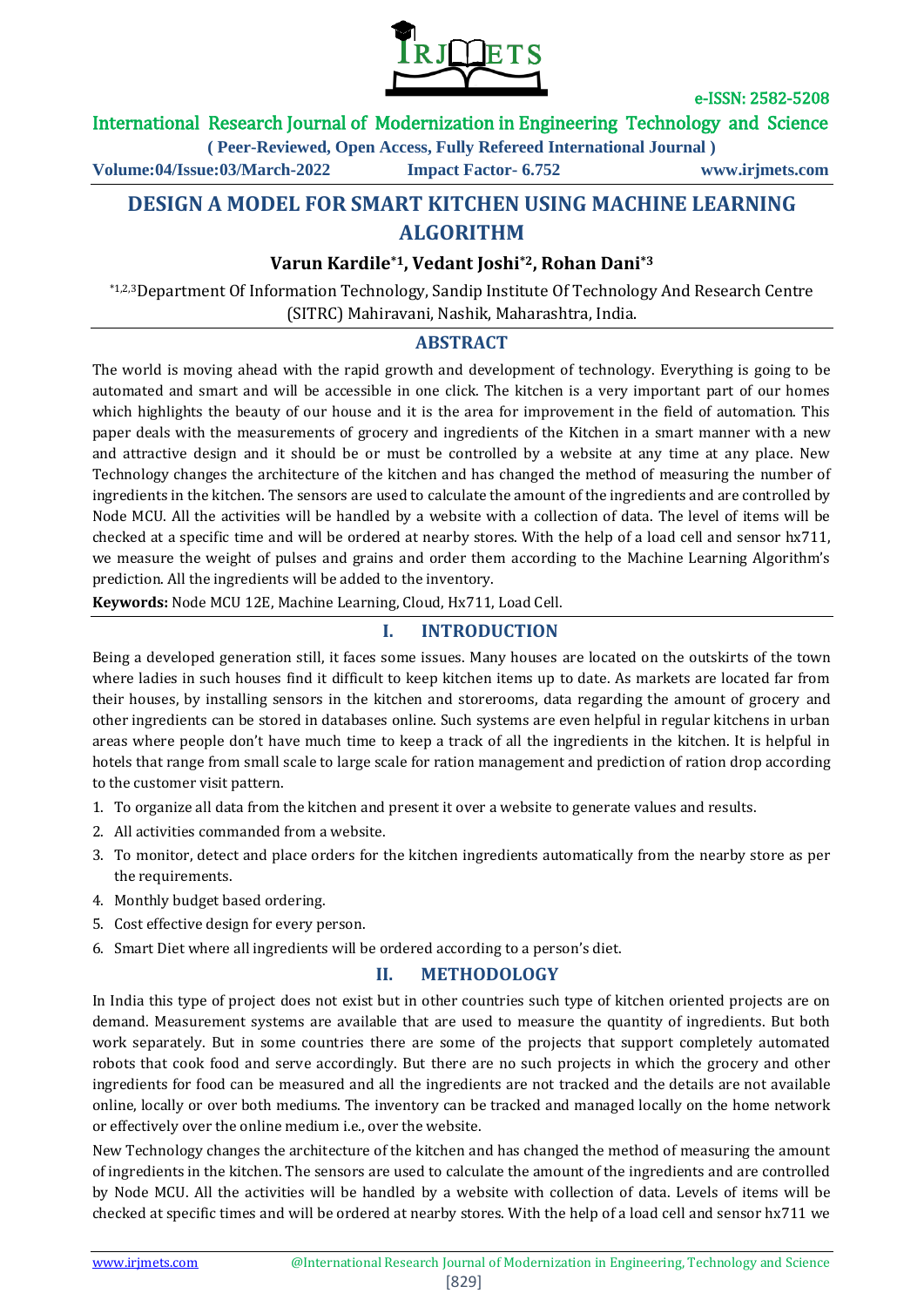

# International Research Journal of Modernization in Engineering Technology and Science

**( Peer-Reviewed, Open Access, Fully Refereed International Journal )**

**Volume:04/Issue:03/March-2022 Impact Factor- 6.752 www.irjmets.com**

measure the weight of pulses and grains and order it according to the Machine Learning Algorithm's prediction. All the ingredients will be added in the inventory.

### **Proposed System:**

Our project aims to develop a new smart kitchen which will be operated by a website through a mobile or a computer. The complete grocery system will be controlled and operated by the system. Our project will measure the quantity of ingredients and will automatically order the grocery according to the storage and its fullness. Instead of using past data, a simple load cell will be used for measurement of the quantity of ingredients. We are even using Machine Learning to predict the depletion of ingredients. With the idea of our project we also want to contribute to Digital India.

#### **Weighing Device:**

## **III. MODELING AND ANALYSIS**

This system basically is a simple weighing machine that measures the weight of ingredients or grocery products. This device or sensor is called a Load cell which is connected to the weight sensor hx711 that transfers electrical signals to the Node MCU used. The load cell is used to convert the mechanical force or pressure (strain) into electrical signals pulses. This phenomena is carried out completely by a load cell to generate and measure the weight of any material. This working is based on a filament or substance that is present inside the load cell that is pressurized on placing weight and because of the mechanical pressure, resistance is created, ultimately which is responsible for signal generation.



#### **Figure 1:** Wheatstone Bridge

Essentially, a compression load cell is a block that is designed to hold a load at one point to measure the compression. While tension load cells measure the pulling force, compression load cells measure a pushing force along a single axis. Generally, a compression load cell is placed beneath the object that needs measuring. As mentioned previously, the strain gauge in a compression load cell is deformed when a load is applied, and this deformation is used to produce the measurement.

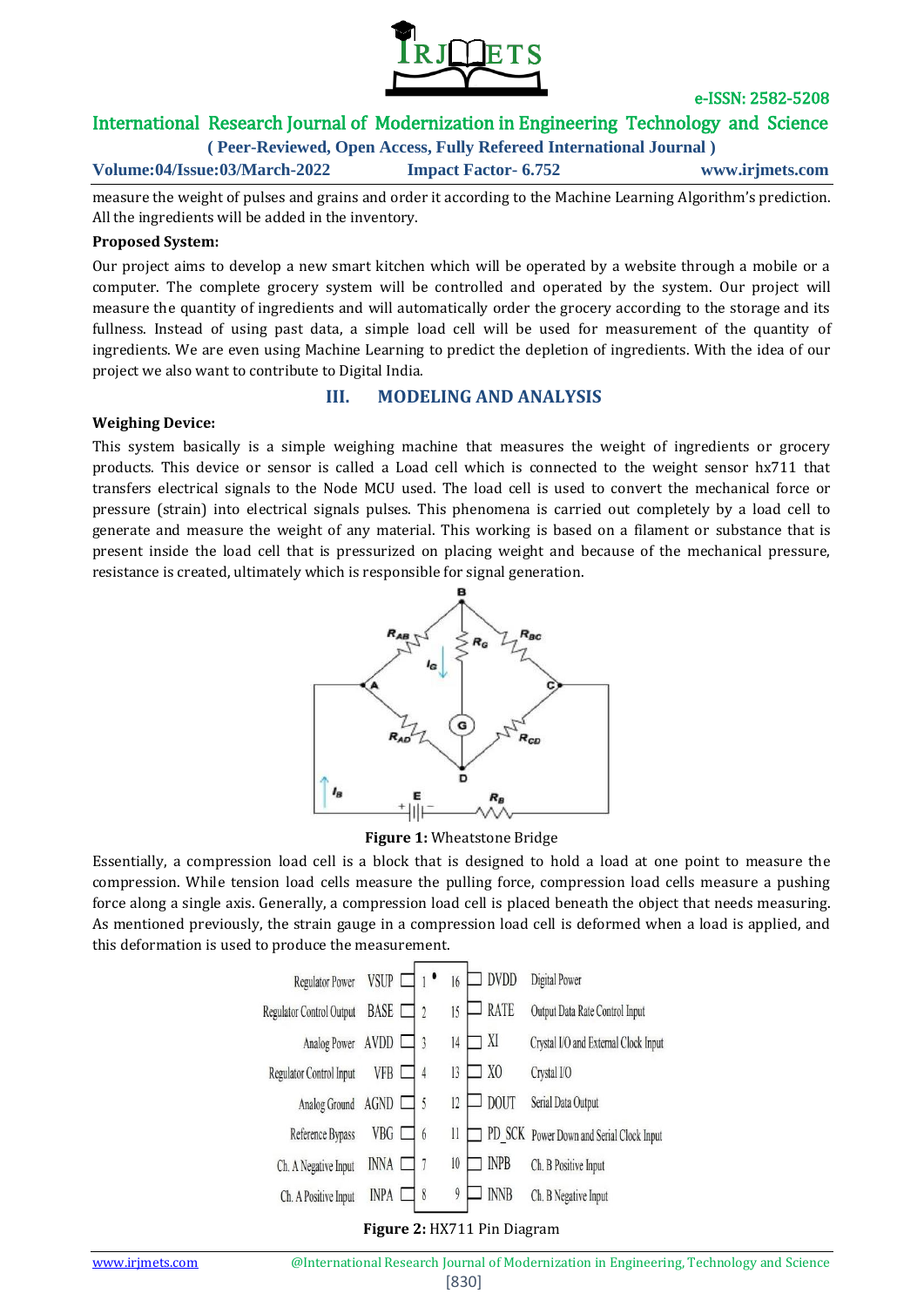

# International Research Journal of Modernization in Engineering Technology and Science

**( Peer-Reviewed, Open Access, Fully Refereed International Journal ) Volume:04/Issue:03/March-2022 Impact Factor- 6.752 www.irjmets.com**

## **Transference of data to Server:**

Each ESP8266 module can operate as a station, so we can connect it to the Wi-Fi network. It can also operate as a soft access point (soft-AP), to establish its own Wi-Fi network. Therefore, we can connect other stations to such modules. Third, ESP8266 is also able to operate both in station and soft access point mode at the same time. This offers the possibility of building e.g. mesh networks. So, this Node MCU is responsible for transference of data through its Wi-Fi module through a router uploading it on cloud. This cloud server can be of any type the user wishes of.



**Figure 3:** Node MCU and its Wifi module

Blynk is the cloud platform that we have used to carry out server operations and cloud operations to design, visualize and store data. It has three main components: Blynk Application, Blynk Server, Blynk Libraries.



**Figure 4:** Blynk app UI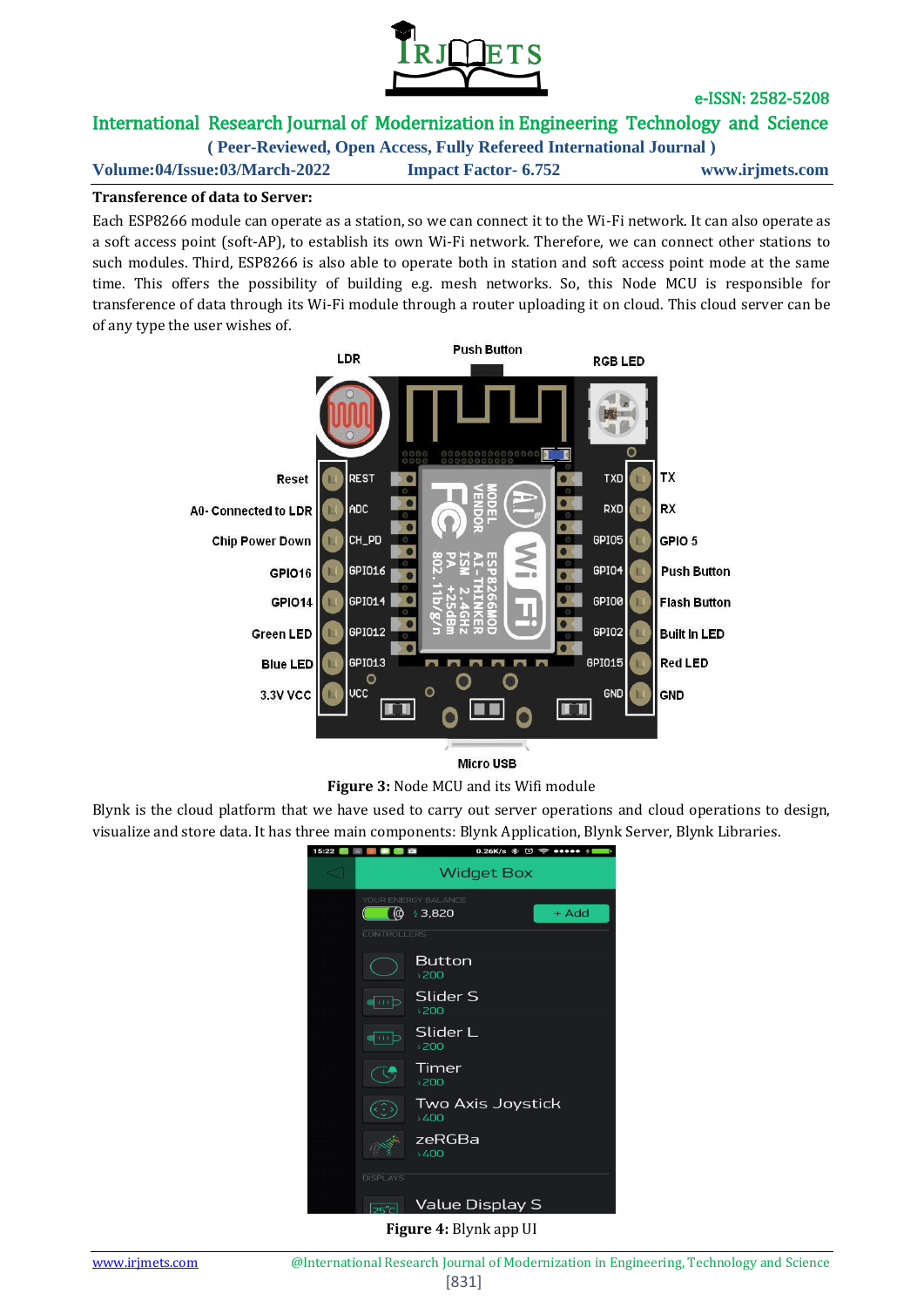

# International Research Journal of Modernization in Engineering Technology and Science

**( Peer-Reviewed, Open Access, Fully Refereed International Journal )**

**Volume:04/Issue:03/March-2022 Impact Factor- 6.752 www.irjmets.com**

## **Inventory Management:**

This system provides an inventory management system that holds the record of all the ingredients over cloud and internet. This system is responsible to store, access and update all the ingredients that are available in the kitchen through Node MCU, router and cloud or internet. This system collects all weight data of all ingredients and transfers it to the blynk cloud to store and operate on.

### **Learning System:**

This system is basically based on a machine learning algorithm where this algorithm predicts the depletion of ingredients or grocery. This depletion is predicted by the machine learning algorithm where this algorithm also consists of various features. The machine learning algorithm will always predict the results with greater accuracy. These predictions will be based on the data stored in the cloud and the data gathered from the hx711. These predictions will be based on the usage of ingredients on a monthly basis.

#### **Budget based system:**

This system is budget based where a fixed budget is decided according to which grocery or ingredients will be ordered. This budget will be decided by the user himself/herself. Budget will be decided based on monthly expenses and the economic conditions which is up to the user to decide. This budget based system will mostly decide the ordering of ingredients, based on previous usages and orders.

#### **Smart Diet:**

This is a special feature provided by the system to order grocery according to the diet specified by the family members. These diets can be of any form either health improving or physique improving. This machine learning algorithm even learns accordingly, to order grocery automatically understanding the diet.

## **IV. RESULTS AND DISCUSSION**

As a result, a system having all of the above configurations was implemented with accurate results.

## **Results**:

- 1. All the data from the kitchen was organized and was presented over a website to generate values and results.
- 2. All activities were commanded from a website.
- 3. Each and every action was monitored, detected and orders for the kitchen ingredients were placed automatically from the nearby store as per the requirements.
- 4. Monthly budget based ordering was executing well.
- 5. It is a cost effective design for every person i.e. it fit well in the budget.
- 6. Smart Diet was accepted in the system where all ingredients were ordered according to a person's diet.

# **V. CONCLUSION**

As we all know India is a developing country and it has always been working hard to progress ahead. So, as we know our honourable Prime Minister of India has started a digital India campaign for development of India in the field of technology. By the means of this project we are also trying to support and help in this campaign. We want to give benefits to every person of India. Our team basically hopes that this project will be practically helpful in all situations, whether in houses or hotels, it would perform flawlessly. This project will help to make cooking in the kitchen with an accurate amount of ingredients. In the near future we are seeing our project as the support system of kitchens in each house that would make cooking easy. To create awareness of the Digital India program we strive to work with accuracy.

## **VI. REFERENCES**

- [1] Sifat Rezwan, Wasit Ahmed, Mahrin Alam Mahia and Mohammad Rezaul Islam, "IoT Based Smart Inventory Management System for Kitchen Using Weight Sensors, LDR, LED, Arduino Mega and NodeMCU (ESP8266) Wi-Fi Module with Website and App", IEEE.
- [2] Arvind Arya, Akash Taliyan, Pradeep Chauhan, "Smart Kitchen with New Measurement, Web and Application Based with Affordable Design", IEEE.